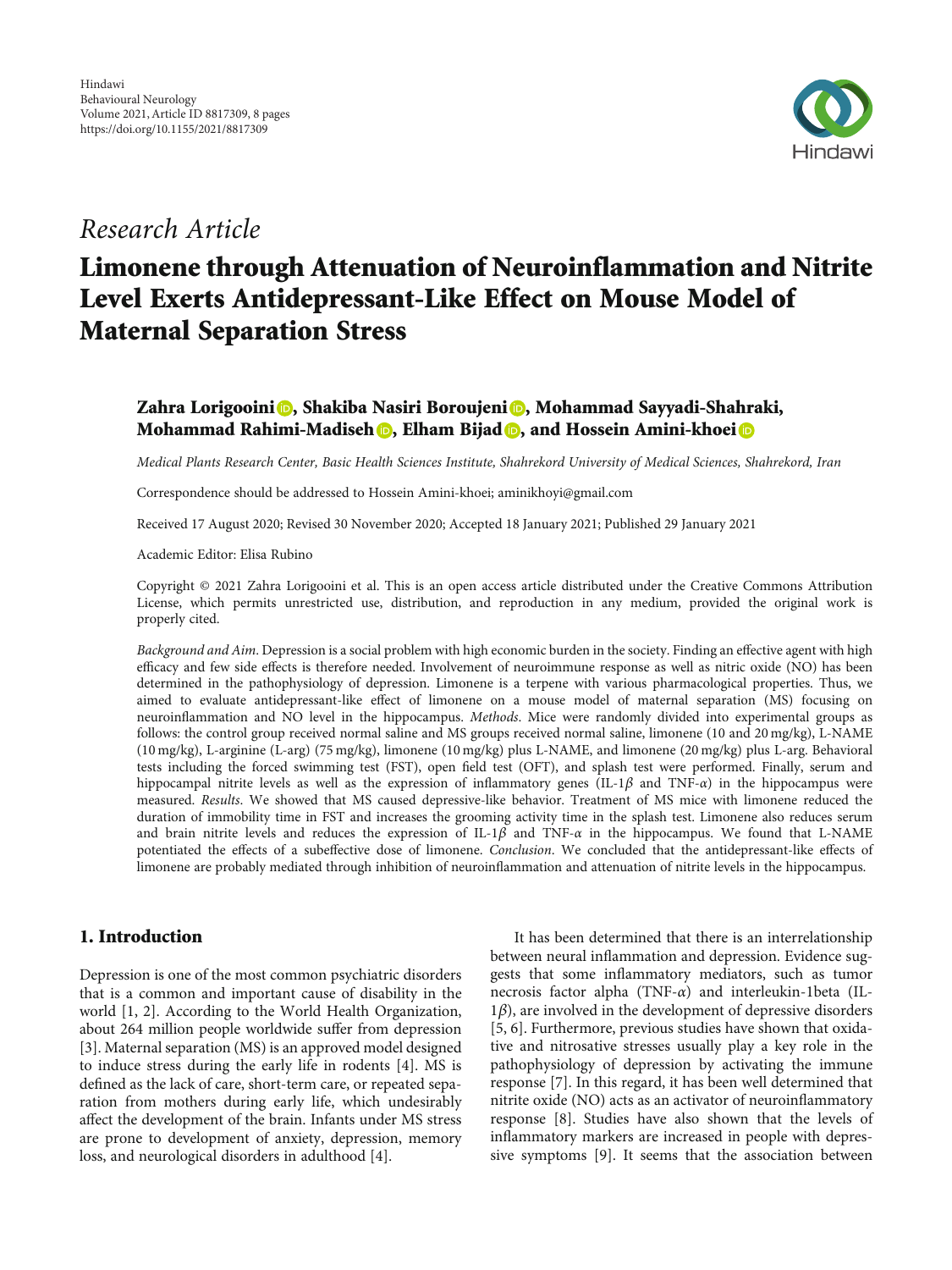inflammatory reactions with depression led to a lack of full response to current antidepressants which commonly affect serotonergic neurotransmission [\[10\]](#page-6-0). Considering the fact of the growing prevalence of depression, there is a demanding need to introduce new effective agents with favorable and potent pharmacological possessions as well as low side effects.

Limonene is one of the most common terpenes  $(C_{10}H_{16})$ in nature and is a major component of citrus extracts such as lemon, orange, tangerine, and grapefruit [[11\]](#page-6-0). It has been shown that D-limonene reduced oxidative stress and inflammatory responses [[12](#page-6-0), [13](#page-6-0)]. Evidences have demonstrated that limonene through the effect on the parasympathetic system and central neurotransmitter activity possessed antidepressant effect [\[14\]](#page-6-0). However, the exact and complete mechanisms involved in the antidepressant effect of limonene have not yet been fully identified.

Considering the role of neuroinflammation and NO in the pathophysiology of depression as well as the reported neuroprotective effects for limonene, this study was performed to evaluate the possible reducing effects of hippocampal neuroinflammation and nitrite level on the antidepressant-like effect of limonene in a mouse model of MS stress.

#### 2. Material and Methods

2.1. Ethical Approval. All procedures were carried out in accordance with the regulations of the University and the Guide for the Care and Use of Laboratory Animals of the National Institutes of Health (Ethics code: IR.SKUMS.- REC.1397.129) and Guide for the Care and Use of Laboratory Animals (8th edition, National Academies Press). Full efforts were made to reduce the use of animals and to advance their welfare.

2.2. Maternal Separation. Pregnant NMRI mice (first-day pregnancies) were purchased from the Pasteur laboratory (Pasteur Institute, Tehran, Iran) and kept under standard laboratory conditions (12-hour periods of darkness and light and at  $22 \pm 2^{\circ}$ C and free access to water and food). The birthday was considered the postnatal day  $(PND) = 0$ . Pups in  $PND = 2$  up to  $PND = 14$  were separated from their mothers for 3 constant hours daily  $[15, 16]$  $[15, 16]$ . At the end of  $PND = 14$ , the pups returned to their mother's cages and were kept intact until day 21. From day 21, mice were isolated from their mother and were kept in cages in groups of 4 until PND 60 (22-30 g weight). Control mice were kept in the mother cage from PND 0 to PND 21 without manipulation and were then kept in cages in groups of 4 from PND 21 to PND 60.

2.3. Drugs. The drugs used in this study were as follows: (1) limonene, (2) L-NAME (a nonselective nitric oxide synthase or NOS inhibitor), and (3) L-arginine (a NO precursor). All agents were bought from Sigma, St. Louis, MO, USA. Drugs were dissolved in 0.9% physiological saline and injected as a single dose via the intraperitoneal route (i.p.) with a volume of 5 ml/kg body weight.

2.4. Animals and Study Design. 64 male NMRI mice were randomly divided into 8 groups  $(n = 8)$ . Group 1 was the control mice which received normal saline. Groups 2-8 were MS mice which received normal saline, limonene at doses of 10 and 20 mg/kg, L-NAME at a dose of 10 mg/kg, L-arginine (l-arg) at a dose of 75 mg/kg, an ineffective dose of limonene plus L-NAME, and an effective dose of limonene plus L-arginine, respectively. Mice were treated with L-arg (30 min), L-NAME (45 min), and limonene (60 min) prior to the behavioral tests. The dose and time of drug administrations were chosen according to the previous studies [\[17](#page-6-0)– [19\]](#page-6-0) as well as our pilot studies. Each mouse was used only for one test (the same mice were used for the FST and the OFT, and different sets of mice were used for the splash test). In order to prevent the effects of manipulation by different experimenters on animals, all experiments were conducted by a single experimenter. Each experimental group contained 8 mice for behavioral tests and 4 samples for molecular assessments (gene expression and nitrite level). The schematic of the study design is shown in Figure [1](#page-2-0).

2.5. Forced Swimming Test (FST). In this experiment, the immobility time of the mice was recorded as a reflection of depressive-like behavior. To do this, a glass container  $(25 \times 12 \times 15 \text{ cm})$  filled with  $25^{\circ}$ C water and mouse was placed gently in the water from a height of 20 cm. Disruption of mouse movements was considered immobility. The test time was 6 minutes; the first 2 minutes was considered to match the animal with the current conditions, and the immobility time was measured for the next 4 minutes [[20](#page-6-0)].

2.6. Open Field Test (OFT). The OFT was performed to evaluate the locomotor activity following treatments. The OFT was done immediately before the FST to consider ambulatory behavior as well as to confirm that adjustments which occur in motor activity did not affect the immobility time in the FST. The OFT device is a white Plexiglas with dimensions of  $30 \times 50 \times 50$  cm. Each mouse was gently placed in the middle of the device. Its movements were recorded by a camera for 5 minutes and evaluated by Ethovision software version 8. In the OFT, the horizontal (distance moved, number of crossing by 4 feet from each square) and vertical (number of rearings) activities were measured [[21](#page-6-0)]. The apparatus was cleaned with 70% ethanol after the experiment with each mouse.

2.7. Splash Test. The splash test was used to examine personal care and motivational problems in mice. To do this, a 10% sucrose solution was sprayed on the dorsal coat of the mouse, and its behavior was filmed for 5 minutes. In this test, selfcleaning activities including nose/face cleaning, head washing, and body grooming were measured [[22](#page-7-0)].

2.8. Nitrite Assay. The nitrite level as a stable NO product was measured in the hippocampus and serum samples. In brief, mice were sacrificed under anesthesia using diethyl ether, and the hippocampus was dissected on the ice-cold surface and directly placed into liquid nitrogen. Hippocampus homogenates were prepared, and nitrite concentrations were measured using a colorimetric assay based on the Griess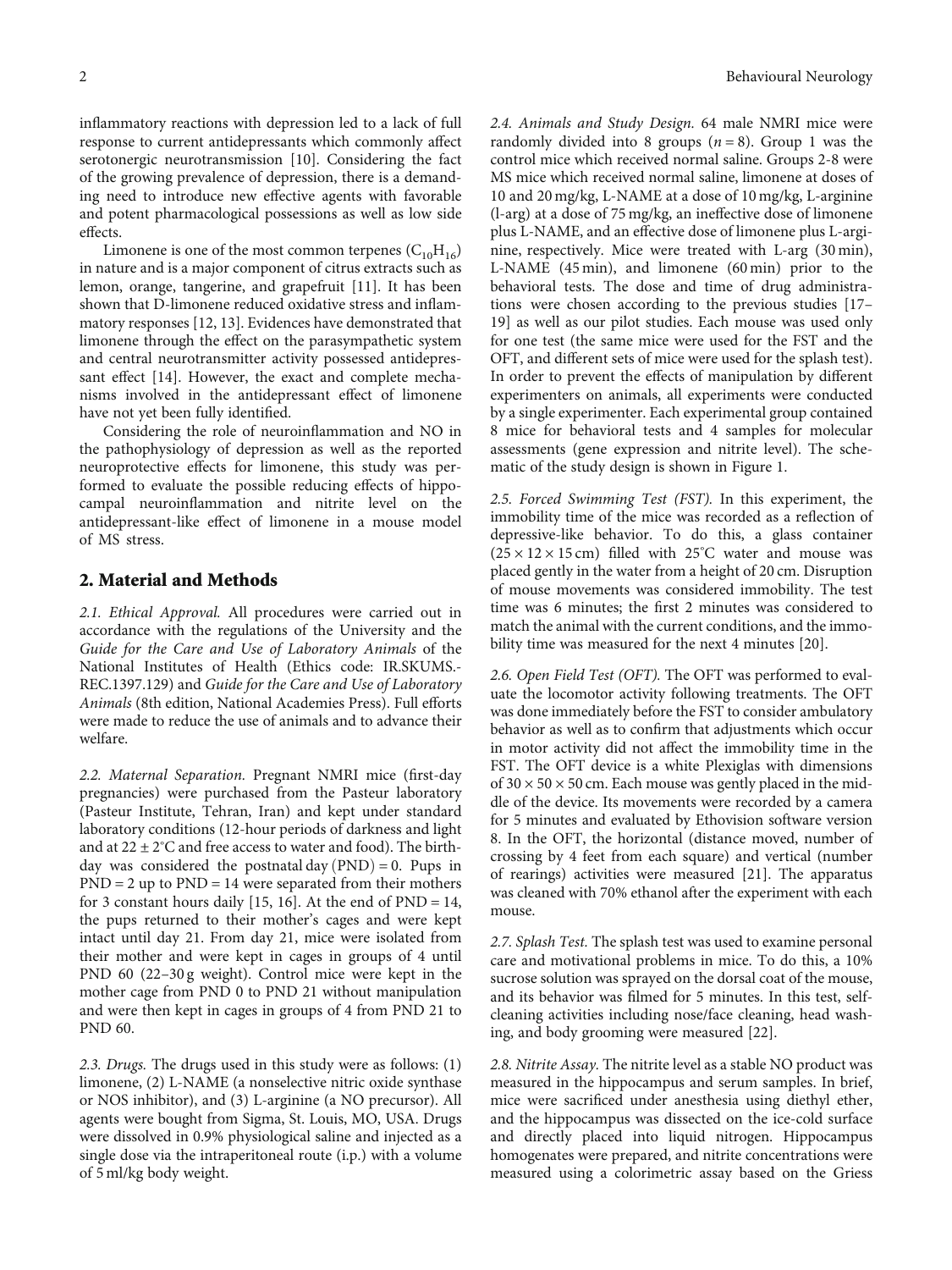<span id="page-2-0"></span>

Figure 1: Schematic of the study design.

|  |  | TABLE 1: Primer sequences used in PCR amplification. |
|--|--|------------------------------------------------------|
|  |  |                                                      |

| Primer            | Forward sequence               | Reverse sequence             |
|-------------------|--------------------------------|------------------------------|
| H <sub>2afz</sub> | <b>TCATCGACACCTGAAATCTAGGA</b> | AGGGGTGATACGCTTTACCTTTA      |
| Tnf- $\alpha$     | CTGAACTTCGGGGTGATCGG           | GGCTTGTCACTCGAATTTTGAGA      |
| $Il-1\beta$       | GAAATGCCACCTTTTGACAGTG         | <b>TGGATGCTCTCATCAGGACAG</b> |

reaction [[23](#page-7-0)]. Briefly, each well was loaded with 100 *μ*l samples and mixed with 100 *μ*l Griess reagent. The absorbance was measured at 540 nm in an automated plate reader, after ten-minute incubation at room temperature. The level of nitrite was determined by reference to a standard curve of sodium nitrite (Sigma, USA) and normalized to the weight of each sample.

2.9. The Expression of Inflammatory Genes. At the end of the experiment, the mice were sacrificed under anesthesia using diethyl ether, and the hippocampus was removed, and the expression of IL-1*β* and TNF-*α* genes was assessed by realtime PCR. The reaction for each gene was tripled and repeated twice. The required specific primers were designed using Primer 3 software version 0.4.0, and the H2afz gene was considered a normalizer; the rate of change in expression of the desired genes was compared with the control group. Finally, the data were calculated using the PFAFFL formula. The primer sequences are listed in Table 1.

2.10. Data Analysis. The data were analyzed using SPSS software. One-way ANOVA followed by Tukey's post hoc test was used to determine significant differences among groups. Data were recorded as the mean ± S*:*E*:*M*:*, and *P* < 0*:*05 was considered statistically significant.

#### 3. Results

3.1. Immobility Time in the FST. The results showed that MS significantly increased the immobility time in the FST (*P* < 0*:*001, Figure 2). The immobility time in the MS groups that received limonene at a dose of 20 mg/kg and L-NAME at a dose of 10 mg/kg significantly lowered than that of the saline-treated MS group (*P* < 0*:*001). Concomitant administration of limonene plus L-NAME to the MS mice significantly reduced the duration of immobility compared to the



Figure 2: Duration of immobility in the forced swimming test. Values are presented as the mean ± S*:*E*:*M*:* from 8 animals and were analyzed by one-way ANOVA followed by Tukey's post hoc test. ∗∗∗*P* < 0*:*001 compared to the control group. ###*P* < 0*:*001 compared to the MS group.  $e^{i\theta}P < 0.001$  compared to the MS group receiving limonene at a dose of 10 mg/kg. MS: maternal separation; Lim: limonene; L-arg: L-arginine.

counterpart receiving a subeffective dose of limonene (10 mg/kg) alone (*P* < 0*:*001).

3.2. Locomotor Activity in the OFT. The results showed that the horizontal activity (Figure  $3(a)$ ) in the MS group was significantly lower than that of the control group  $(P < 0.001)$ . The administration of limonene at doses of 10 and 20 mg/kg significantly increased the horizontal activity compared to the saline-treated MS group ( $P < 0.05$ ).

Also, according to Figure [3\(b\)](#page-3-0), the vertical activity in the MS group is significantly lower than that of the control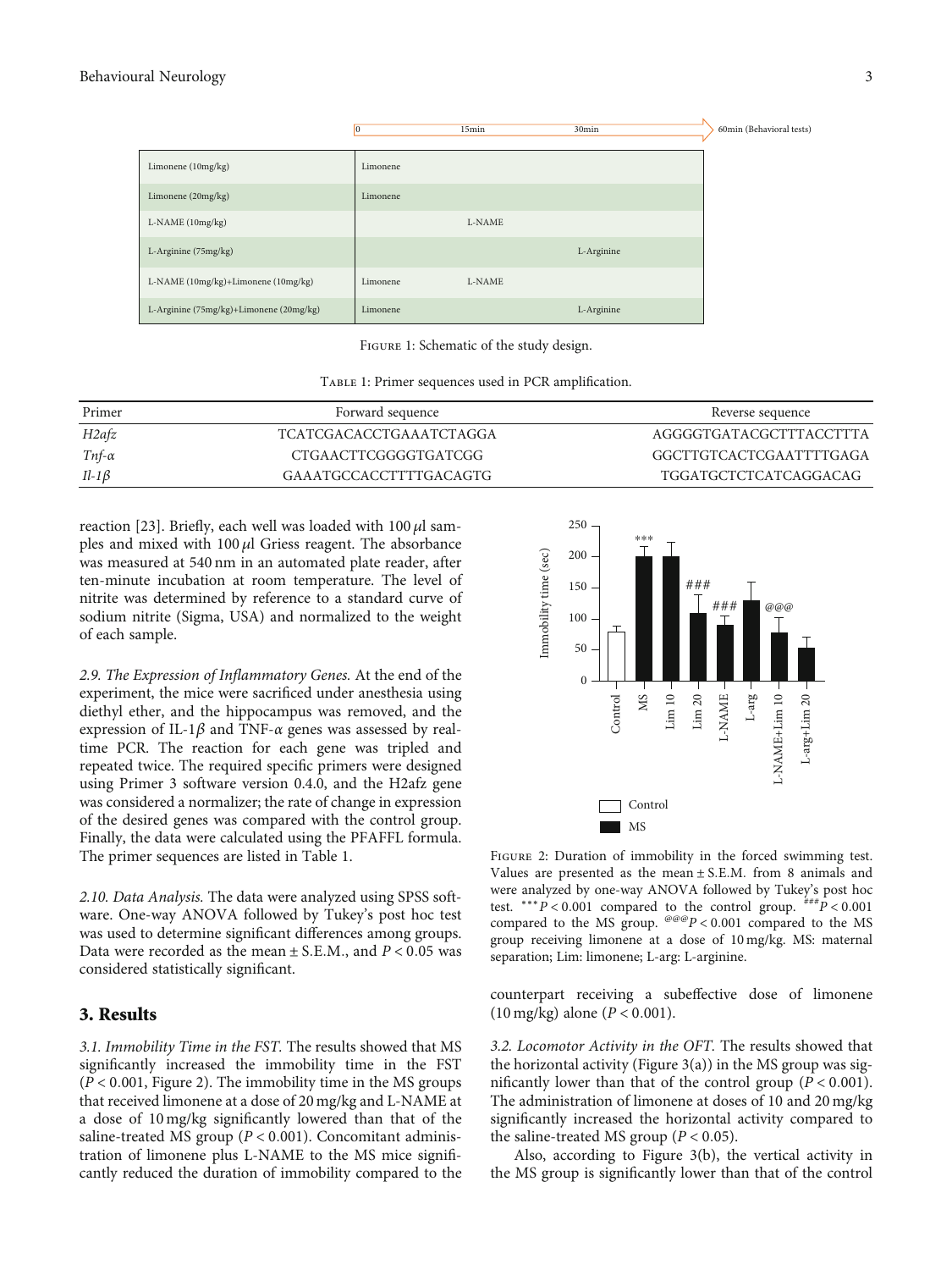<span id="page-3-0"></span>

Figure 3: The locomotor activity in the OFT. (a) Horizontal activity and (b) vertical activity. Values are presented as the mean ± S*:*E*:*M*:* from 8 animals and were analyzed by one-way ANOVA followed by Tukey's post hoc test. \*\*\*P < 0.001 compared to the control group.  $^{*}P$  < 0.05,  $^{**}P$  < 0.01, and  $^{***}P$  < 0.001 compared to the MS group.  $^{*}S^2$  < 0.001 comp maternal separation; Lim: limonene; L-arg: L-arginine.

group (*P* < 0*:*001). Administration of limonene at doses of 10 and 20 mg/kg significantly increased vertical activity compared to the saline-treated counterpart (*P* < 0*:*001). Furthermore, injection of L-NAME and L-arg significantly increased the vertical activity compared to the MS counterpart  $(P < 0.01)$ . Coadministration of limonene at the effective dose (20 mg/kg) plus L-arg significantly increased the vertical activity compared to the group that received the effective dose of limonene alone (*P* < 0*:*001).

3.3. Grooming Activity Time in the Splash Test. Based on the results shown in Figure 4, the duration of grooming activity in the MS group is significantly lower than that of the control group (*P* < 0*:*001). Administration of limonene at a dose of 20 mg/kg significantly increased grooming activity compared to the saline-treated MS group (*P* < 0*:*05). Also, administration of L-arg to the MS mice significantly increased the duration of grooming activity compared to the saline-treated MS group (*P* < 0*:*05). We found that L-NAME significantly increased the grooming activity time compared to the saline-treated MS group (*P* < 0*:*001). Coadministration of L-NAME plus a subeffective dose of limonene (10 mg/kg) significantly increased the duration of grooming activity compared to the MS group that received a subeffective dose of limonene alone  $(P < 0.001)$ .

3.4. The Brain and Serum Nitrite Levels. Based on our results (Figure [5\(a\)\)](#page-4-0), MS significantly increased the nitrite levels in the serum compared to the control group  $(P < 0.001)$ . Administration of limonene at doses of 10 and 20 mg/kg significantly reduced the serum nitrite levels compared to the saline-treated MS group ( $P < 0.001$ ). Also, administration



Figure 4: Grooming activity duration in the splash test. Values are presented as the mean ± S*:*E*:*M*:* from 8 animals and were analyzed by one-way ANOVA followed by Tukey's post hoc test. ∗∗∗*P* < 0.001 compared to the control group.  $^{#}P$  <0.05 and  $^{#}$ # $^{#}P$  < 0.001 compared to the MS group.  $e^{@@P}$  < 0.001 compared to the group that received limonene at a dose of 10 mg/kg. MS: maternal separation; Lim: limonene; L-arg: L-arginine.

of L-arg significantly reduced the serum nitrite levels compared to the MS group treated with saline  $(P < 0.001)$ .

Figure [5\(b\)](#page-4-0) shows that MS significantly increased the brain nitrite levels compared to the control group (*P* < 0*:*001). The results showed that administration of limonene at a dose of 20 mg/kg as well as L-arg significantly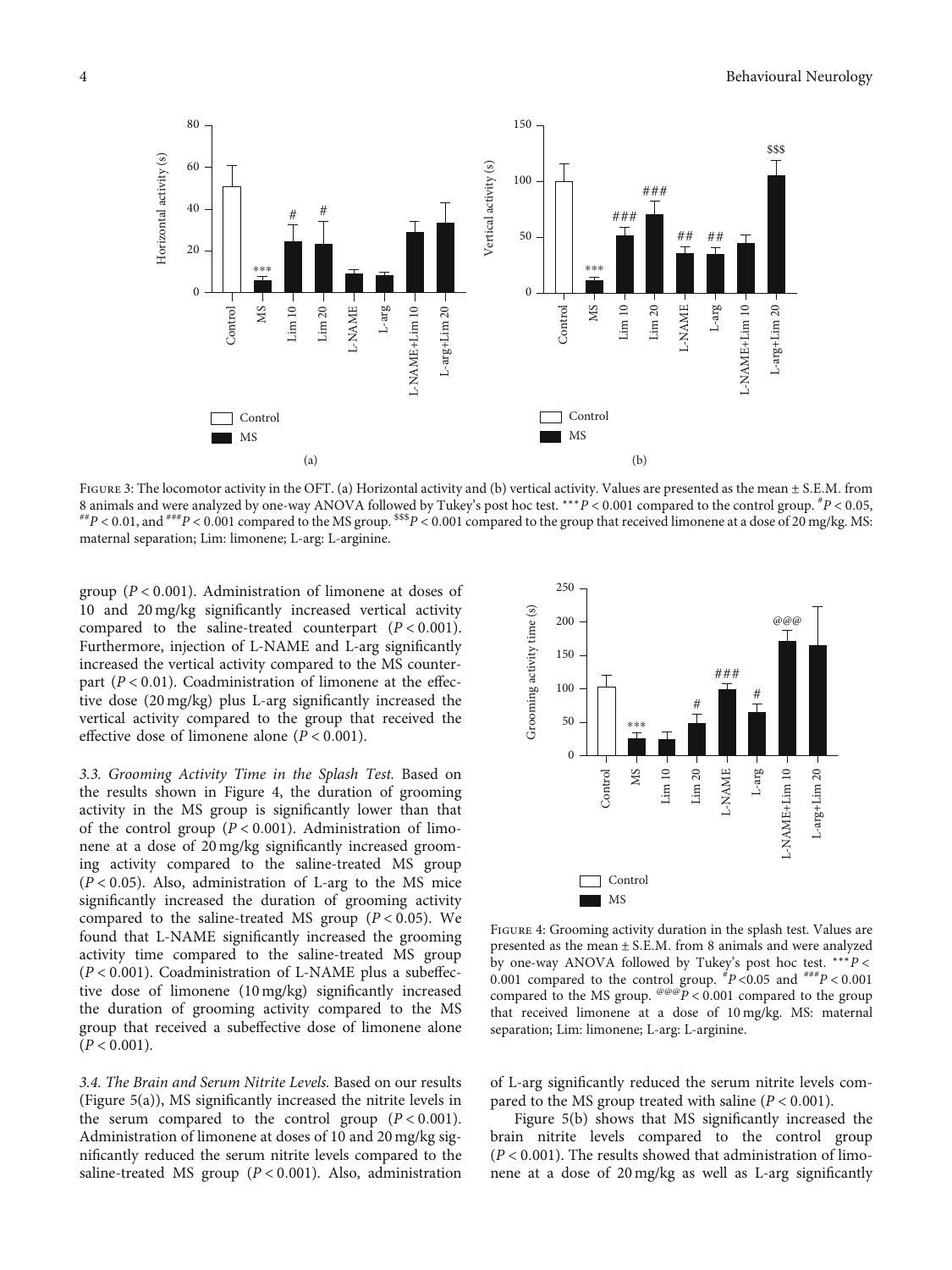<span id="page-4-0"></span>

FIGURE 5: Nitrite levels in the brain and serum samples. Values are presented as the mean  $\pm$  S.E.M. from 4 samples and were analyzed by oneway ANOVA followed by Tukey's post hoc test. ∗∗∗*P* < 0*:*001 compared to the control group. # *P* < 0*:*05 and ###*P* < 0*:*001 compared to the MS group. \$ *P* < 0*:*05 compared to the group that received limonene at a dose of 20 mg/kg. MS: maternal separation; Lim: limonene; L-arg: Larginine.



Figure 6: The expression of inflammatory genes in the hippocampus. (a) Il-1*<sup>β</sup>* and (b) Tnf-*α*. Values are presented as the mean ± S*:*E*:*M*:* from 4 samples and were analyzed by one-way ANOVA followed by Tukey's post hoc test. ∗∗*P* < 0*:*01 and ∗∗∗*P* < 0*:*001 compared to the control group. # *P* < 0*:*05 and ##*P* < 0*:*01 compared to the MS group. @*P* < 0*:*05 compared to the group that received limonene (10 mg/kg). MS: maternal separation; Lim: limonene; L-arg: L-arginine.

reduced the brain nitrite levels compared to the salinetreated MS mice (*P* < 0*:*001 and *P* < 0*:*05, respectively). Coadministration of limonene at an effective dose of 20 mg/kg plus L-arg significantly increased the brain nitrite levels compared to the group that received an effective dose of limonene alone  $(P < 0.05)$ .

3.5. The Expression Inflammatory Genes in the Hippocampus. As shown in Figure 6(a), the expression of Il-1*β* in the hippocampus of MS mice significantly increased compared to the control group (*P* < 0*:*001). Administration of limonene at a dose of 20 mg/kg resulted in a significant reduction in Il-1*β* gene expression compared to the saline-treated MS group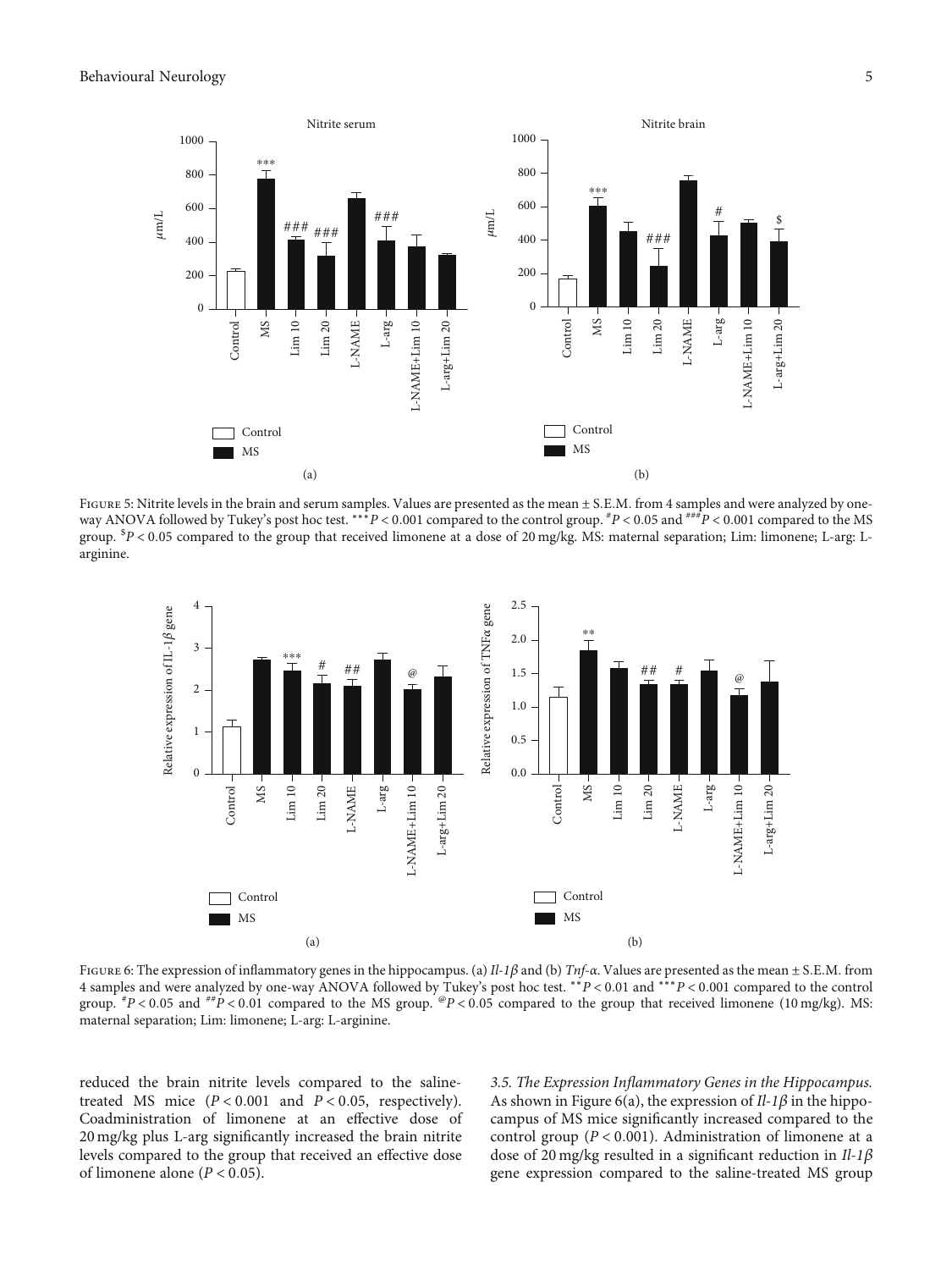(*P* < 0*:*05). L-NAME significantly reduced the expression of Il-1 $\beta$  compared to the MS counterpart ( $P < 0.01$ ). Coadministration of the subeffective dose of limonene (10 mg/kg) plus L-NAME significantly reduced the expression of Il-1*β* compared to the group that received the subeffective dose of limonene alone (*P* < 0*:*05).

The results (Figure [6\(b\)\)](#page-4-0) showed that MS significantly increased the expression of Tnf-*α* gene compared to the control group ( $P < 0.01$ ). Limonene at a dose of 20 mg/kg significantly decreased the expression of the Tnf-*α* gene compared to the MS counterpart (*P* < 0*:*01). Also, administration of L-NAME significantly reduced the expression of Tnf-*α* gene compared to the saline-treated MS group  $(P < 0.05)$ . The results showed that coadministration of the subeffective dose of limonene (10 mg/kg) plus L-NAME significantly decreased the expression of Tnf-*α* compared to the group that received the subeffective dose of limonene alone  $(P < 0.05)$ .

#### 4. Discussion

Our findings showed that maternal separation caused depressive-like behavior in mice. Limonene exerted antidepressant-like effects on MS mice. We observed that MS led to an increase in nitrite levels as well as overexpression of genes relevant to neuroinflammation. The results showed that limonene reduced the neuroinflammatory response and also reduced nitrite levels in the hippocampus. Furthermore, coinjections of the subeffective dose of limonene with the subeffective dose of L-NAME significantly potentiated the antidepressant-like effect of the subeffective dose of limonene. In addition, coinjection of the effective dose of limonene with the effective dose of L-arg attenuated the antidepressant effect of the effective dose of limonene.

Marais et al. showed that the MS, by changing the levels of corticosteroids and neurotrophin in the hippocampus, increases the risk of depressive-like behaviors in the FST following chronic stress [[24](#page-7-0)]. Ample evidence showed that MS increased the duration of immobility in the FST and reduced the grooming activity time in the splash test [\[25\]](#page-7-0). Tchenio et al. showed that MS has long-term effects on brain and behavior development and led to the development of depression in adulthood [[26](#page-7-0)]. Our findings determined that the MS causes depressive-like behaviors in the FST and splash test in mice. In this way, the immobility time in MS mice in the FST test is increased and the time of self-care and self-cleaning is significantly reduced in the splash test. In addition, we performed the OFT to approve that locomotor activity subsequent to treatments does not affect the FST results, and the immobility of animals in the FST is not associated with their hypolocomotion [\[27\]](#page-7-0). In the other word, OFT was performed directly before the FST to measure ambulatory behavior and approve that inconsistencies which happen in motor activity did not affect the immobility time in the FST.

d'Alessio et al. showed that D-limonene has significant antistress and antiaggression effects [[14](#page-6-0)]. Zhang et al. showed that inhaling limonene significantly reduced depressive-like behaviors. They demonstrated that alterations in neuroendocrine, neurotrophic, and monoaminergic systems have been involved in the antidepressant-like effects of limonene [[28](#page-7-0)]. Our study, along with other studies, showed that treatment of MS mice with limonene significantly reduced the duration of immobility in the FST and increased the grooming activity time in the splash test indicating antidepressive-like properties of this agent.

Ludka et al. showed that drugs that reduce NO levels have possessed antidepressant effects on major depressive disorder [\[29\]](#page-7-0). Previously, it had been thought that antidepressants only affected neurotransmitters [[30](#page-7-0)]. However, there are evidences showing that some commonly prescribed drugs may exert their effects via normalizing the level of NO [[31](#page-7-0)]. About changes in NO levels in mice exposed to chronic stress, it has been determined that the plasma level of NO was clearly increased [[32](#page-7-0)]. Our study, along with other studies, showed that MS increased nitrite levels in serum and the brain. Also, treatment of MS mice with limonene significantly reduced brain and serum nitrite levels. This finding suggests that this mechanism is at least partially involved in the antidepressant effect of limonene on MS mice.

In a study in 2019, it was found that people with severe symptoms of depression have high levels of preinflammatory cytokines [[33](#page-7-0)]. It has been verified that the increasing levels of inflammatory factors such as IL-1, IL-6, and TNF-*α* are associated with depressive-like behaviors [[34\]](#page-7-0). It has been shown that MS increased the expression of IL-1*β* and TNF*α* genes in the hippocampus [[35](#page-7-0)]. Studies have showed that some agents effectively mitigating depressive-like behaviors significantly reduced the expression of genes relevant to neuroimmune response in the hippocampus [[36](#page-7-0), [37](#page-7-0)]. Studies have shown that limonene reduced the inflammatory response and decreased the levels of inflammatory cytokines [\[14\]](#page-6-0). In our study, MS increased the expression of IL-1*β* and TNF-*α* inflammatory genes in the hippocampus, indicating that inflammatory response in the hippocampus was associated with depressive behaviors in MS mice. Also, limonene significantly reduced the expression of these inflammatory genes, indicating that this mechanism partially, at least, is involved in the antidepressant-like effect of limonene on MS mice.

In case of interventional study with NO precursor and NOS inhibitor, we showed that coadministration of L-NAME plus subeffective dose of limonene significantly potentiated the antidepressant-like effect of limonene at the subeffective dose. Furthermore, coadministration of the effective dose of L-arg with the effective dose of limonene significantly mitigated the antidepressant-like effect of limonene. Our results demonstrated that modulation of the nitrergic system, partially at least, is involved in the antidepressant-like effect of limonene on MS mice.

#### 5. Conclusion

In conclusion, we found that limonene exerts antidepressantlike effects on MS mice by reducing hippocampal nitrite levels and the neuroimmune response. We found that the nitrergic system is involved, at least in part, in the antidepressant-like effect of limonene in MS mice, in which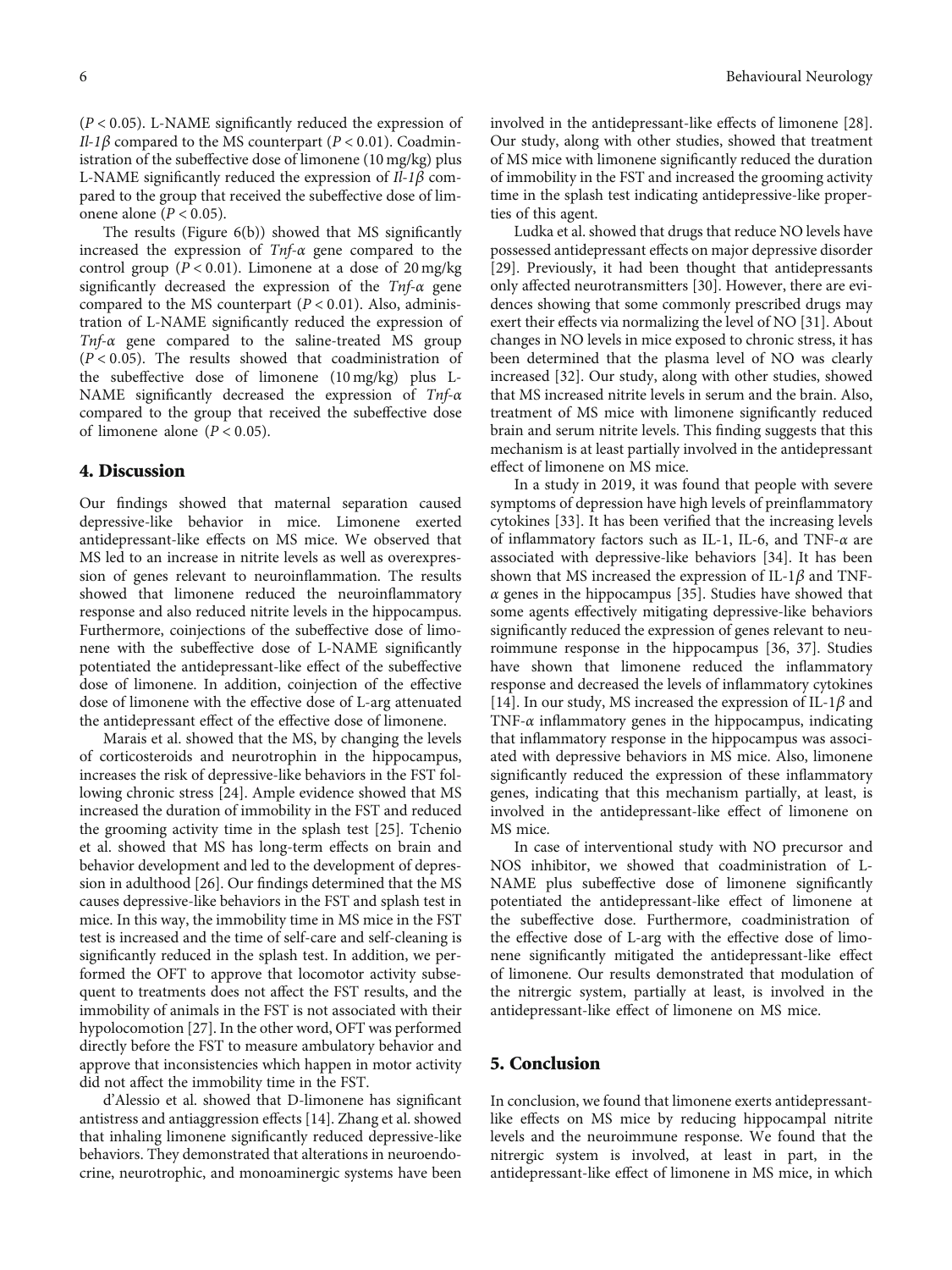<span id="page-6-0"></span>coadministration of L-NAME and L-arg enhances and decreases the effect of limonene, respectively.

#### Data Availability

Our data are available during manuscript submission.

#### Conflicts of Interest

The authors have no conflicts of interest to declare regarding the study described in this article and preparation of the article.

#### Authors' Contributions

Zahra Lorigooini and Shakiba Nasiri Boroujeni are considered the first authors.

#### Acknowledgments

This study was supported by a research grant (2831) from Shahrekord University of Medical Sciences, Shahrekord, Iran. The authors are thankful to Dr. Sorayya Ghasemi and Dr. Gholam Reza Mobini for their contribution to this study.

#### References

- [1] G. M. Cooney, K. Dwan, C. A. Greig et al., "Exercise for depression," Cochrane Database Systematic Reviews, vol. 9, article CD004366, 2013.
- [2] M. T. Silva, T. F. Galvao, S. S. Martins, and M. G. Pereira, "Prevalence of depression morbidity among Brazilian adults: a systematic review and meta-analysis," Brazilian Journal of Psychiatry, vol. 36, no. 3, pp. 262–270, 2014.
- [3] J. Hoying, B. M. Melnyk, E. Hutson, and A. Tan, "Prevalence and correlates of depression, anxiety, stress, healthy beliefs, and lifestyle behaviors in first-year graduate health sciences students," Worldviews on Evidence-Based Nursing, vol. 17, no. 1, pp. 49–59, 2020.
- [4] M. Anjomshoa, S. N. Boroujeni, S. Ghasemi et al., "Rutin via increase in the CA3 diameter of the hippocampus exerted antidepressant-like effect in mouse model of maternal separation stress: possible involvement of NMDA receptors," Behavioural Neurology, vol. 2020, 9 pages, 2020.
- [5] B. Liu, C. Xu, X. Wu et al., "Icariin exerts an antidepressant effect in an unpredictable chronic mild stress model of depression in rats and is associated with the regulation of hippocampal neuroinflammation," Neuroscience, vol. 294, pp. 193–205, 2015.
- [6] J. P. Dutcher, T. Logan, M. Gordon et al., "Phase II trial of interleukin 2, interferon alpha, and 5-fluorouracil in metastatic renal cell cancer: a cytokine working group study," Clinical Cancer Research, vol. 6, no. 9, pp. 3442–3450, 2000.
- [7] B. Leonard and M. Maes, "Mechanistic explanations how cellmediated immune activation, inflammation and oxidative and nitrosative stress pathways and their sequels and concomitants play a role in the pathophysiology of unipolar depression," Neuroscience & Biobehavioral Reviews, vol. 36, no. 2, pp. 764–785, 2012.
- [8] F. Beheshti, M. Hashemzehi, M. Hosseini, N. Marefati, and S. Memarpour, "Inducible nitric oxide synthase plays a role

in depression- and anxiety-like behaviors chronically induced by lipopolysaccharide in rats: Evidence from inflammation and oxidative stress," Behavioural Brain Research, vol. 392, article 112720, 2020.

- [9] V. Valkanova, K. P. Ebmeier, and C. L. Allan, "CRP, IL-6 and depression: a systematic review and meta-analysis of longitudinal studies," Journal of Affective disorders, vol. 150, no. 3, pp. 736–744, 2013.
- [10] A. H. Miller and C. L. Raison, "The role of inflammation in depression: from evolutionary imperative to modern treatment target," Nature Reviews Immunology, vol. 16, no. 1, pp. 22–34, 2016.
- [11] Z.-W. Yoo, N.-S. Kim, and D.-S. Lee, "Comparative analyses of the flavors from Hallabong (Citrus sphaerocarpa) with lemon, orange and grapefruit by SPTE and HS-SPME combined with GC-MS," Bulletin-Korean Chemical Society, vol. 25, no. 2, pp. 271–279, 2004.
- [12] M. G. Manuele, M. L. Barreiro Arcos, R. Davicino, G. Ferraro, G. Cremaschi, and C. Anesini, "Limonene exerts antiproliferative effects and increases nitric oxide levels on a lymphoma cell line by dual mechanism of the ERK pathway: relationship with oxidative stress," Cancer Investigation, vol. 28, no. 2, pp. 135– 145, 2009.
- [13] S. Chaudhary, M. Siddiqui, M. Athar, and M. S. Alam, "D-Limonene modulates inflammation, oxidative stress and Ras-ERK pathway to inhibit murine skin tumorigenesis," Human & Experimental Toxicology, vol. 31, no. 8, pp. 798–811, 2012.
- [14] P. A. d'Alessio, J.-F. Bisson, and M. C. Béné, "Anti-stress effects of d-limonene and its metabolite perillyl alcohol," Rejuvenation Research, vol. 17, no. 2, pp. 145–149, 2014.
- [15] L. Desbonnet, L. Garrett, G. Clarke, B. Kiely, J. F. Cryan, and T. G. Dinan, "Effects of the probiotic Bifidobacterium infantis in the maternal separation model of depression," Neuroscience, vol. 170, no. 4, pp. 1179–1188, 2010.
- [16] S. N. Boroujeni, Z. Lorigooini, F. R. Boldaji, and H. Amini-Khoei, "Diosgenin via NMDA receptor exerted anxiolyticlike effect in maternally separated mice," Current Pharmaceutical Design, vol. 26, 2020.
- [17] A. C. Piccinelli, J. A. Santos, E. C. Konkiewitz et al., "Antihyperalgesic and antidepressive actions of (R)-(+)-limonene, *α*-phellandrene, and essential oil from Schinus terebinthifolius fruits in a neuropathic pain model," Nutritional Neuroscience, vol. 18, no. 5, pp. 217–224, 2014.
- [18] M. P. Cunha, F. L. Pazini, F. K. Ludka et al., "The modulation of NMDA receptors and L-arginine/nitric oxide pathway is implicated in the anti-immobility effect of creatine in the tail suspension test," Amino Acids, vol. 47, no. 4, pp. 795–811, 2015.
- [19] S. Ostadhadi, N. Kordjazy, A. Haj-Mirzaian, S. Ameli, G. Akhlaghipour, and A. Dehpour, "Involvement of NO/cGMP pathway in the antidepressant-like effect of gabapentin in mouse forced swimming test," Naunyn-Schmiedeberg's Archives of Pharmacology, vol. 389, no. 4, pp. 393–402, 2016.
- [20] N. Kotagale, R. Deshmukh, M. Dixit, R. Fating, M. Umekar, and B. Taksande, "Agmatine ameliorates manifestation of depression-like behavior and hippocampal neuroinflammation in mouse model of Alzheimer's disease," Brain Research Bulletin, vol. 160, pp. 56–64, 2020.
- [21] D. H. Kim, H. Kwon, J. W. Choi et al., "Roles of GABA<sub>A</sub> receptor *α*5 subunit on locomotion and working memory in transient forebrain ischemia in mice," Progress in Neuro-